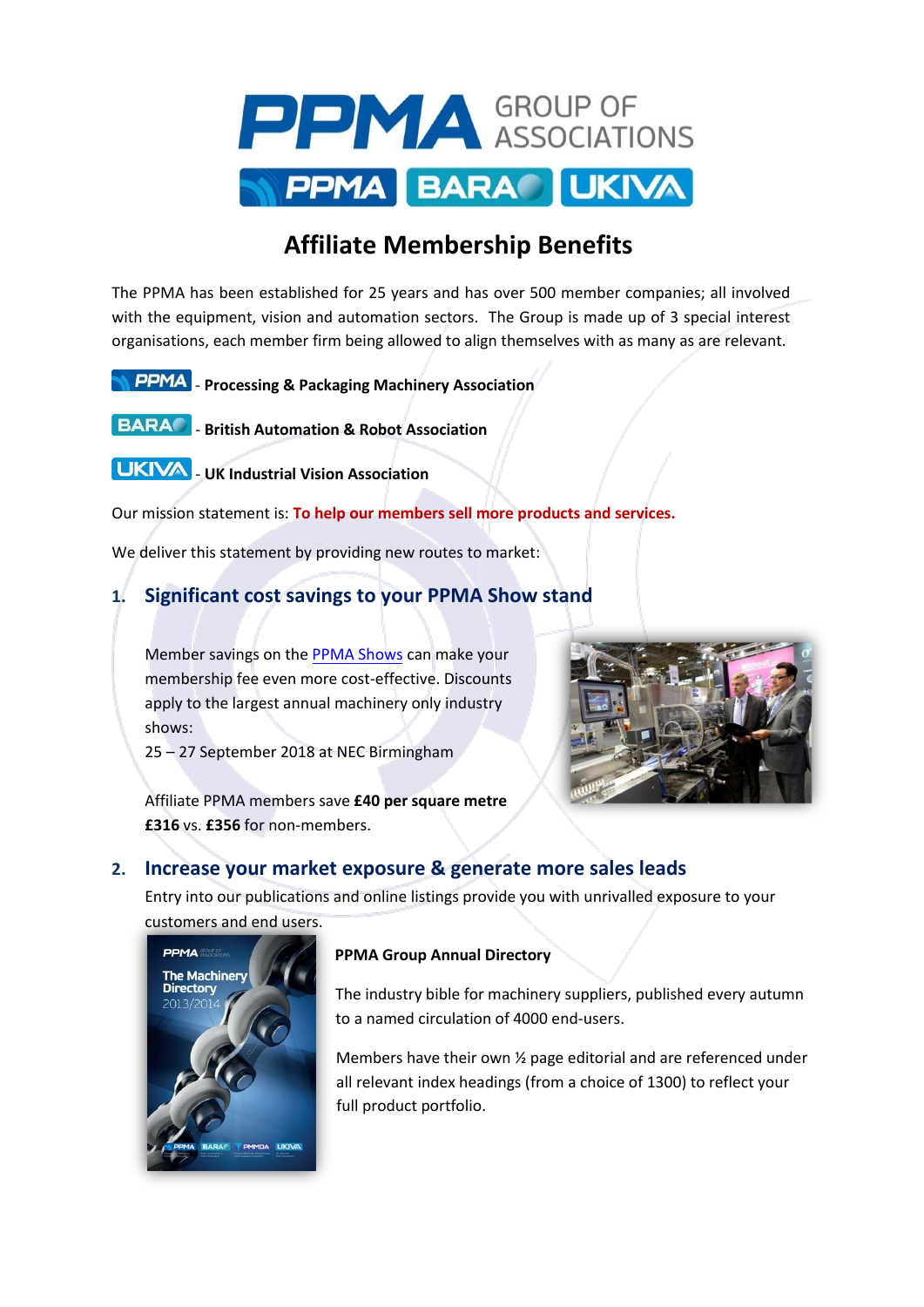#### **Search Engine Optimisation**

SEO ensures your website can be easily found by web search engines. The PPMA has created a series of 'Landing pages' which have been highly optimised to help customers find everything from Cartoning machines to Wrapping machines. By linking your website and generating enquiries through this PPMA service you will also improve your company's ranking on the web.

Highly search engine optimised, the PPMA website has over 32,000 unique visitors per month and consistently ranks within the top 5 companies in relevant Google search results.

Your individual company links will drive traffic back to your website and increase the search engine visibility of your own site.

#### **Machinery Finder Service**

An online service where sales leads, generated by the PPMA Group websites, are disseminated to all members who supply that product/service.

## **3. Inform and influence your customers and end users**



#### **Machinery Update – Market Leading Magazine**

Editorial in Machinery Update is exclusive to members and free. Machinery Update is a bi-monthly machinery-only publication targeting buyers and specifiers. With a qualified circulation of 9,500 technical recipients (by post), an additional 80,000 online recipients and a wide range of advertising options are available to suit any budget – large or small and coupled with a free advertising design services ensures you will have a campaign that truly reflects the quality of your company and products.

## **4. Create and maintain business and sales relationships with PPMA group members**

#### **Networking Events/Member Meetings**

Regular, free and well attended events provide ideal circumstances to build relationships and business with other group members. Members receive a free delegate place at the quarterly Chairman's lunches which deliver leading business seminars and networking opportunities.

Members also benefit from discounted rates at the annual [PPMA](http://www.ppmashow.co.uk/Awards) [Group Industry Awards.](http://www.ppmashow.co.uk/Awards)

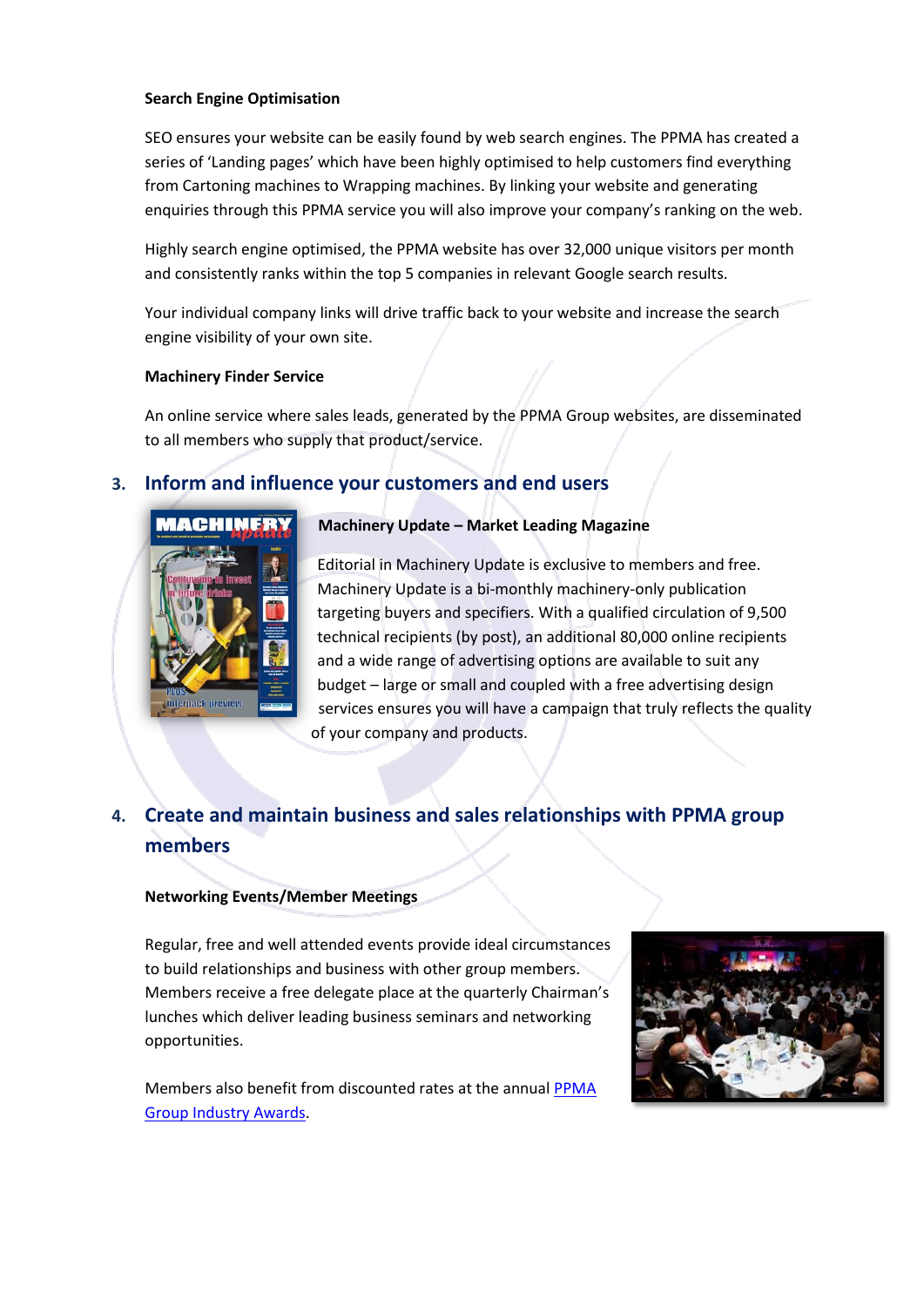#### **Association newsletters**

Electronically delivered to every member firm each quarter, these provide the ideal vehicle for product promotion within the group. Sent directly to over 1800 qualified recipients within the 500 group members.

#### **5. Save money on your business services**

Free office facilities and meeting services at our Wallington offices:

- 30 minutes from London Victoria
- 30 minutes from Gatwick airport
- 15 minutes from the M25 and 10 minutes from the M23.

#### **Strategic Partnerships**

Selected businesses provide free or discounted services to PPMA group members. Current partners provide:

- Recruitment services
- Financial & banking advice (Lloyds Bank)
- Telephone support on technical issues (TÜV SÜD / Laidler Associates)
- Reduced insurance premiums
- Legal advice (including employment and commercial matters) Telephone Hotline
- Management Training, Learning and Development courses

## **6. Technical and legal updates**

Ensure your team are technically and legally prepared for your business challenges using our seminar and training programme.



Member firms receive discount on all training courses. Subjects include CE marking updates, WEE directives and EMC.

## **7. Make informed business decisions based on current market trends**

Contribute to the annual business survey for the PPMA group and the individual technical surveys for each organisation.

A confidential survey, only contributors receive a copy of the reports, allowing you to make strategic choices about your business based on information about sector growth, product sales and service costs.